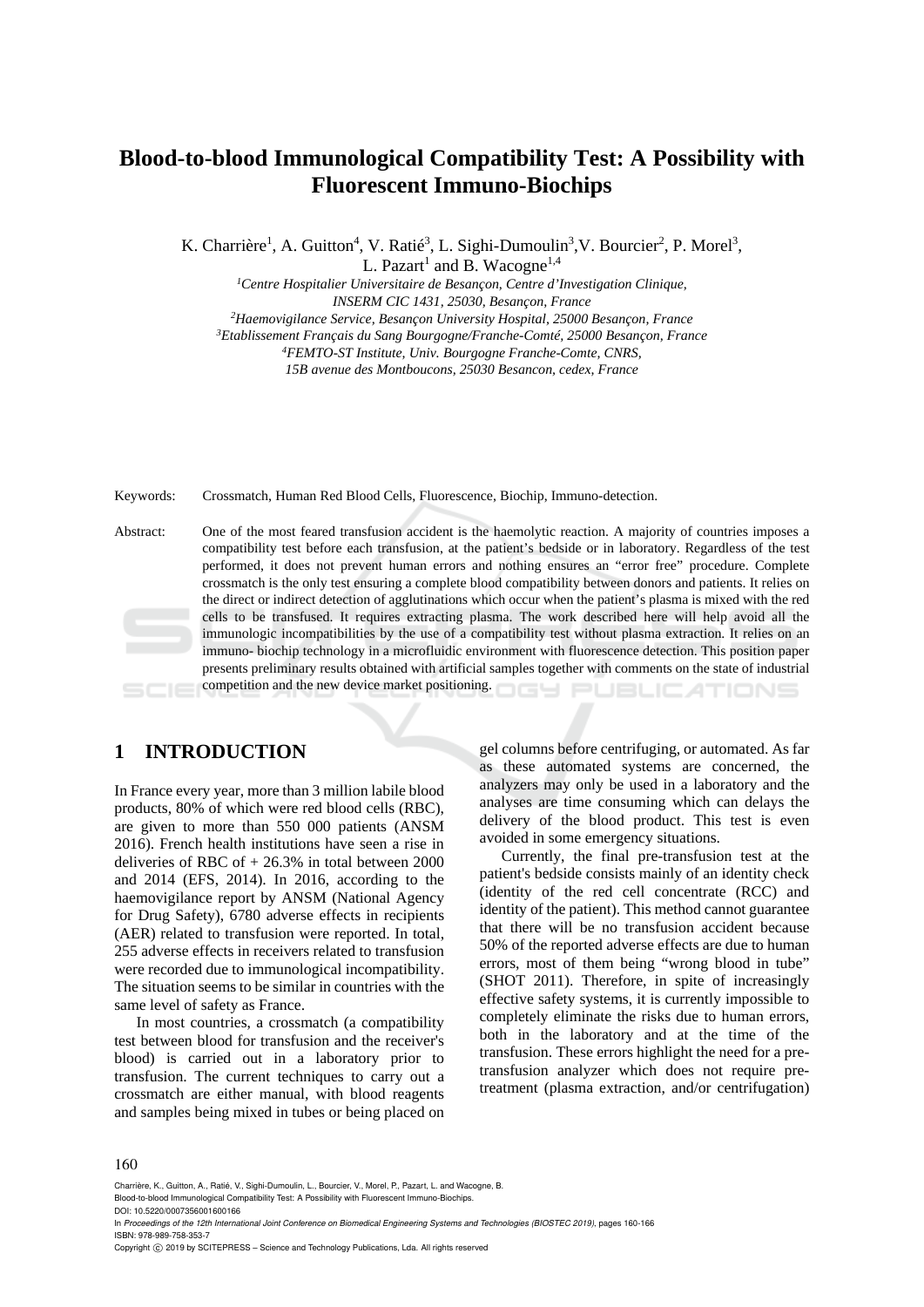in order to limit human manipulation and subsequent errors.

Some research was carried out in order to make this process ultimately safe. They are mainly based on gel agglutination techniques which require plasma extraction (Cid et al. 2006; Longston et al. 1999) or SPR (Malomgre et al. 2009; Quinn et al. 2000; Houngkamhang et al. 2013). More recently, Long-Range Surface Plasmon-Polaritons have been suggested to detect selectively captured red blood cells using specific surface chemistry (Krupin et al. 2014). This system can capture red blood cells in a sample with a very low cell concentration. The initial dilution of the sample is carried out in a buffer with a controlled refractive index. Blood samples must then be prepared which is not an improvement compared to current crossmatch. Test plates and image processing have also been proposed for phenotyping blood groups (Ferraz et al. 2010). Micro fluidics coupled with optical fibers are reported in (Ramasubramanian et al. 2009). A while ago, we proposed the use of functionalized biochips for ABO and rhesus compatibility tests (Charrière et al. 2015, Wacogne et al. 2017).

Except the gel agglutination method which requires samples preparation, the other techniques could allow for blood grouping but not a direct compatibility check between the RCC to be transfused and the patient. The idea developed in this position paper arose from the fact that incompatible antibodies present in the patient's blood bind to red cells to be transfused and may lead, more or less rapidly, to the lyses of RCC.

Therefore, our proposal is to use a single biochip onto which red cells to be transfused are trapped. Subsequently, patient's whole blood is applied onto the biochip and possibly present irregular antibodies react with the RCC. Finally, fluorescent anti-IgGs antibodies are used in order to allow rapid optical detection. Using such an architecture allows detecting any erythrocytic immunological incompatibilities without extracting patient's plasma. In this way, this very rapid test can be performed by nonspecifically trained people, with a reduced and non prepared receiver's blood sample.

 This principle will be described in part 2 of this communication together with the actual biological model used to demonstrate a first proof of concept. A description of the experimental set-up and results obtained using fluorescence spectroscopy will be the subject of part 3. In part 4 and in line with the scope of a position paper, we will comment on the state of industrial competition and the new devices market positioning.

## **2 GENERAL PRINCIPLE AND ACTUAL IMMUNOLOGICAL MODEL**

### **2.1 Biochip Principle**

The method we propose is depicted in figure 1 in the case of non-compatible transfusion. Red cells from the RCC to be transfused are applied to the biochip previously grafted with antibodies directed to a highincidence antigen (figure  $1(a)$ ). After rinsing, a RCC layer is formed at the biochip surface.



Figure 1: Principle of the blood-to-blood immunological compatibility test biochip.

Patient's whole blood is directly injected onto this surface (figure  $1(b)$ ). Antigen/antibody reactions occur when RCC exhibits an antigen which is complementary of an antibody present in the patient's blood (irregular IgGs in this case). After rinsing, elements which have not reacted with the red cells layer are evacuated.

Then, a solution of fluorescent anti-IgGs antibodies is applied to the biochip (figure  $1(c)$ ). These antibodies react with the patient's irregular antibodies forming a fluorescent layer at the biochip's surface. The latter is eventually detected using conventional fluorescence techniques.

In this example, irregular IgGs have been considered. However, incompatibility may be due to presence of IgM in the patient's whole blood (case of the ABO incompatibility). In this case, and this is not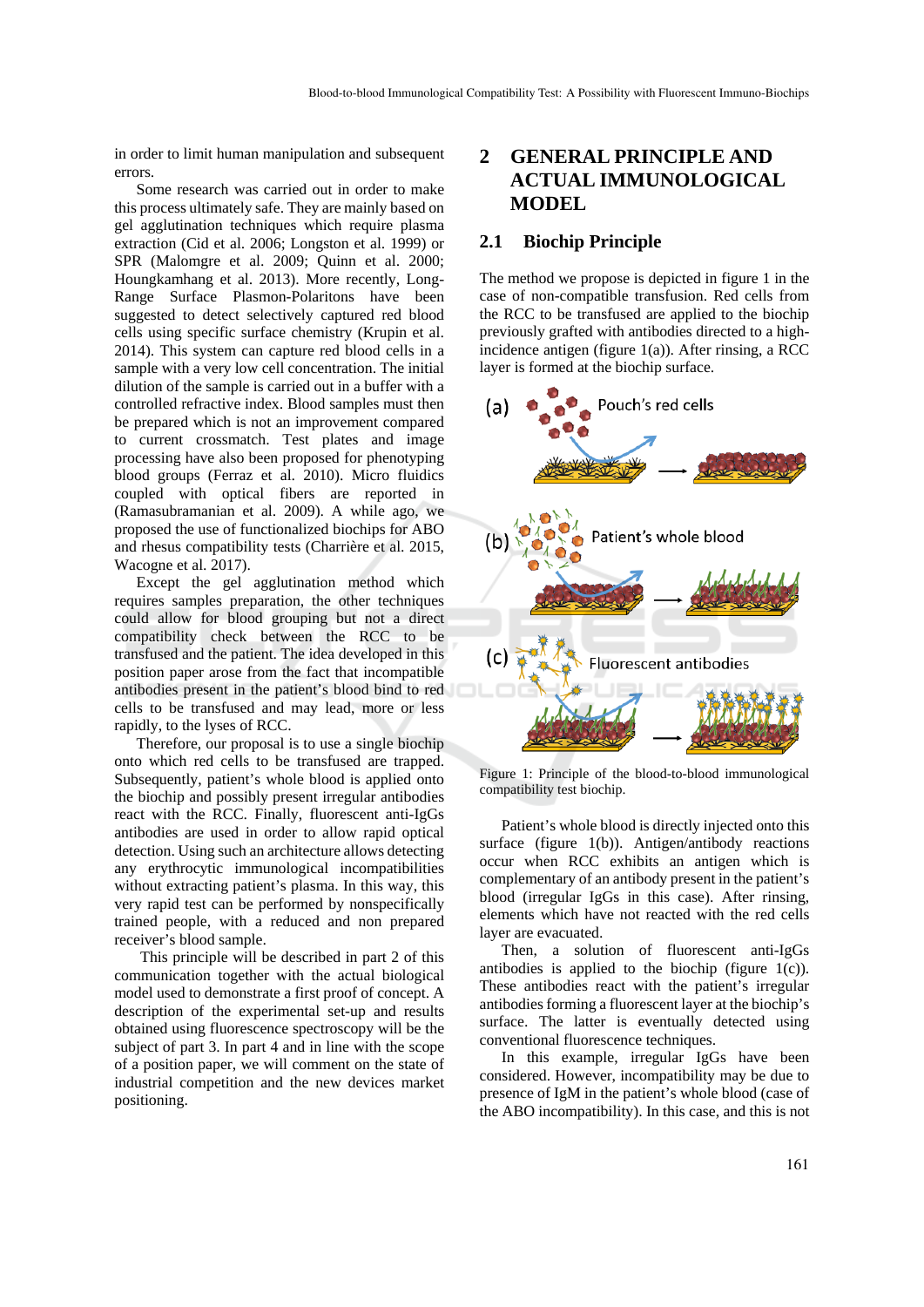shown in this proof of concept communication, fluorescent anti IgMs antibodies should be employed. In order to address any incompatibility situation, the ideal sensor should be adapted to the presence of both IgGs and IgMs. A way of doing would be to use a mixture of fluorescent anti-IgGs and anti-IgMs antibodies. The fluorescent labels could be chosen in such a way that both exhibit the same excitation wavelength but different emission spectra. Here, a simple fluorescence spectrum fitting would furthermore indicate which kind of immunoincompatibility arose.

### **2.2 Immunological Model**

In this model, RCC are captured on the biochip by means of anti Kell IgMs (figure 2). The KEL:2 antigen (cellano) is present at the red cell surface of about 99.6% of the population. Therefore, for this proof of concept, the anti Kell IgMs are considered universal. In the future, a red cell capture method which also works for the remaining 0.4% of the population will have to be defined.



Figure 2: Immunological model used in this proof of concept.

In this example, red cells are Lub positive and Jka negative. For the positive test, a solution of irregular anti-Lub IgG antibodies is applied to the RCC immobilized on the biochip. In the same manner, a solution of anti-Jka antibodies is used for the negative

test. When antigen-antibody reactions occur, antibodies bind to the red cells surface.

After rinsing, FITC coupled anti-IgGs antibodies are applied to the biochips. They react with the irregular antibodies possibly present at the RCC surface. In a positive test, a large amount of FITC coupled antibodies is present and a strong fluorescence signal is detected. On the contrary in a negative test, only non-specific interactions occur leading to a weak fluorescence signal.

For these experiments, commercially available irregular antibodies were used (Bio-Rad). Further experiments will be conducted with whole blood.

## **3 EXPERIMENTAL SET-UP AND PRELIMINARY RESULTS**

### **3.1 Biochemical Reactions**

Immunological reactions described in figure 2 were performed using the fluidic system of our SPRi apparatus (SPRi-Plex imager, Horiba Scientific) at 37°C with a MLB2 (Bio-Rad) running buffer. Biochips were prepared according to the process described in (Charriere et al. 2015) without RSA saturation. Anti-Kell IgMs (dilution 1/10 in acetate buffer, 10 mM and pH 4.5) were grafted onto biochips.

200 µL of pouch's red cells were injected onto the biochips at 20 µL/min. After rinsing, 200 µL, irregular antibodies (anti-Lub and anti-Jka, 1/10 in MLB2, BioRad) were injected at 20 µL/min. FITC anti-IgGs (Sigma) were injected (200 µL, 20µL/min, 1/25 in MLB2).

Complex red cells / antibodies were finally fixed using a 0.5% glutaraldehyde solution. Biochips were wetted with MLB2 buffer and protected with cover slits before fluorescence measurements.

#### **3.2 Fluorescence Measurement Set-up**

FITC was excited at 488 nm using an Oxxius 488-50- COL-PP laser. Excitation light was injected into a fluorescence beam-splitter as shown in figure 3.

This beam-splitter (Doric Lenses) is equipped with excitation and emission filters together with a dichroic mirror (respectively FF01-488/10-25, BLP01-488R-25 and FF500-Di01-25 $\times$ 36). Fluorescence spectra were recorded using a QE-Pro spectrometer (Ocean Optics).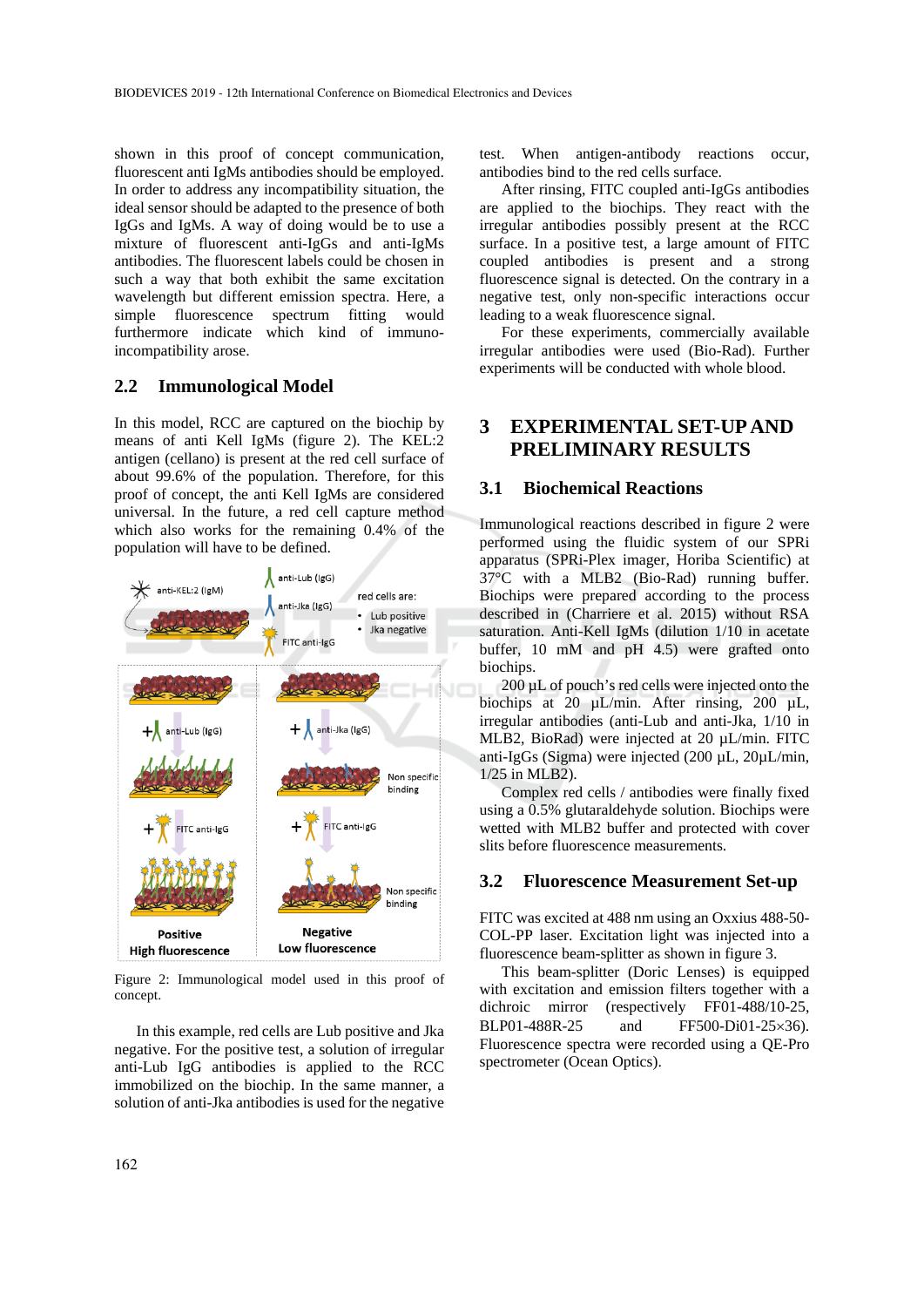

Figure 3: Fluorescence beam-splitter used in these experiments.

#### **3.3 Additional Fluorescence**

This kind of beam-splitter is usually designed to be used with optical fibres. Because we use it in an open beam configuration, additional fluorescence signals are observed due to multiple reflexions in the beamsplitter (figure 4). This additional fluorescence is mainly generated by the epoxy resin used to glue optical elements in the beam-splitter.



Figure 4: Origin of the additional fluorescence.

The shape of the additional fluorescence was recorded and used as explained in the next section.

#### **3.4 Experimental Results**

Overall, 18 measurements were performed with 2 demonstration biochips (7 random places on the positive biochip and 11 on the negative). Fluorescence spectra were recorded as above mentioned. In order to isolate the contribution of the FITC signal from the whole recorded spectrum a simple fitting was employed. Indeed, we recorded the shape of the additional fluorescence and we know the shape of the FITC emission spectrum. Fitting the experimental spectra with these 2 shapes allows

separating the contribution of the FITC from the contribution of the additional fluorescence. Figure 5(a) shows an example of spectrum recorded with the positive biochip.

In this figure, the green shape corresponds to the FITC while the grey shape correspond to the additional fluorescence. It can be seen that the fitting efficiently reproduces the recorded spectra. The feature reported on the right of the spectra represents the standard deviation of the difference between the experimental spectrum and the fitted one. It is an estimation of the fitting accuracy. It is clearly observed that the signal due to the FITC (about 10000 levels) is much greater than the signal of the additional fluorescence.

In figure 5(b), we present a spectrum obtained with the negative biochip. Here the shape of the additional fluorescence is clearly visible.



Figure 5: Fluorescence spectra of: (a) positive biochip, (b) negative biochip.

As previously mentioned, 18 spectra were recorded. Table 1 summarizes the levels of FITC and additional fluorescence obtained at each places of the biochips.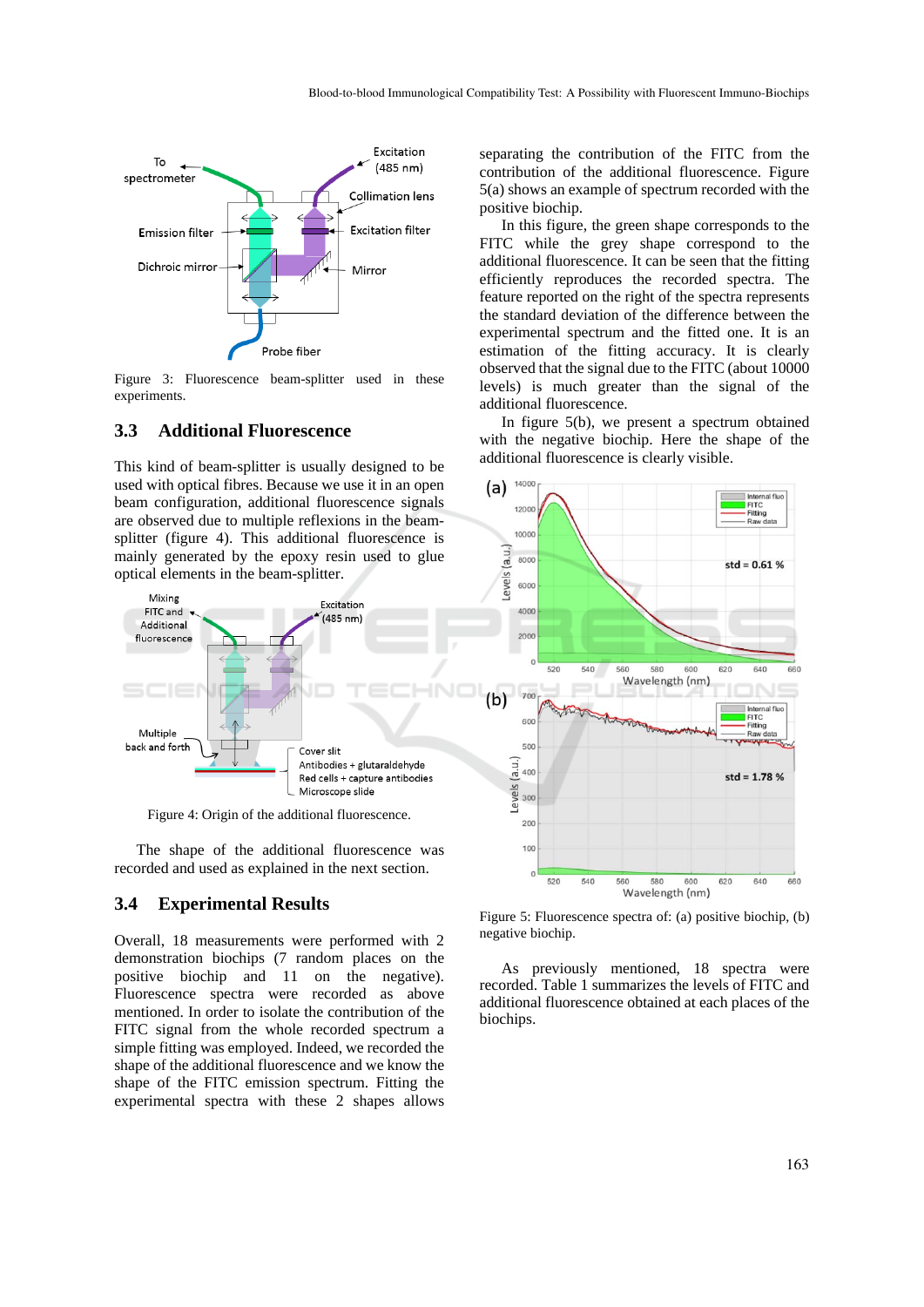| Type     | Spectra $N^{\circ}$ | <b>FITC</b> | Add. | std  |
|----------|---------------------|-------------|------|------|
| Positive | OEP003631 11        | 12525       | 757  | 0.61 |
|          | OEP003631 12        | 7470        | 766  | 0.39 |
|          | QEP003631_13        | 8419        | 702  | 0.64 |
|          | OEP003631 14        | 11261       | 797  | 0.37 |
|          | OEP003631 15        | 12355       | 732  | 0.58 |
|          | OEP003631 16        | 13935       | 702  | 0.7  |
|          | OEP003631 17        | 1784        | 575  | 2.27 |
| Negative | OEP003631 02        | 0           | 666  | 1.79 |
|          | QEP003631_03        | $\theta$    | 697  | 1.72 |
|          | OEP003631 04        | 198         | 697  | 1.31 |
|          | QEP003631_05        | 198         | 697  | 1.31 |
|          | OEP003631 06        | 270         | 657  | 1.78 |
|          | QEP003631_20        | 577         | 672  | 1.15 |
|          | OEP003631 21        | 537         | 668  | 1.51 |
|          | QEP003631_22        | 8           | 664  | 1.65 |
|          | QEP003631_23        | 24          | 663  | 1.78 |
|          | QEP003631_24        | 6           | 732  | 1.73 |
|          | OEP003631 25        | 74          | 750  | 2.06 |

Table 1: Summary of the fluorescence levels obtained with the 18 measurements on 2 biochips (1 positive, 1 negative).

From these data, it can be seen that the level of additional fluorescence is relatively constant (700±50 levels). Also, FITC levels of the positive biochip is always much larger (except for the QEP003631\_17 spectrum). It is however possible to define a threshold above which a biochip is considered positive. This is shown in figure 6 where a threshold at 1300 levels is reported.



Figure 6: Definition of a positive threshold.

This figure shows that the experimental set-up can be drastically simplified as a simple photodiode can be used to detect positive biochips. This would make the final device cost-effective and would ensure its use in a large number of situations. Practically, the same fluorescence beam-splitter as the one presented in figure 3 can be used. This time, the expensive and centimetre size spectrometer will be replaced by a millimetre size photodiode.

However, the use of fluorescence spectroscopy may prove to be extremely useful in the case of weak antigen-antibody affinity or weak concentration of irregular antibodies. In some cases indeed, even a very low antibody concentration can lead to severe consequences for the patient (for example the anti-Jka). The interest of fluorescence spectroscopy is illustrated in figure 7 which reproduces results obtained with the QEP003631\_20 spectrum. This demonstrates that a simple fitting can extract a weak level of FITC signal from a spectrum possibly recognized as negative. Importantly, it must be noted that figure 7 does not represent a weak affinity/avidity situation but a case of non-specific interaction at the place where the spectrum was recorded.



Figure 7: Extracting a weak FITC response using spectral fitting.

To conclude this experimental section, this work represents the preliminary results demonstrating that the immuno-biochip technology can be used to perform a complete blood compatibility test without plasma extraction. Further experiments are still required with a large range of irregular antibodies before considering a clinical trial on a larger scale. Also, issues concerning reduced labor and error risk can be addressed by designing an immuno-combined medical device as the one proposed in (Charrière et al. 2018).

#### **4 MARKET POSITIONING**

In countries with a safe transfusion system (80% of wealthy countries and 60% of averagely wealthy countries), the compatibility check is carried out either in the laboratory or at the patient's bedside, both in some cases.

In the laboratory, ABO grouping of RCC and the patient are carried out by analysers (Bio-Rad, Diagast, HTZ, Dia Pro, Grifols). The current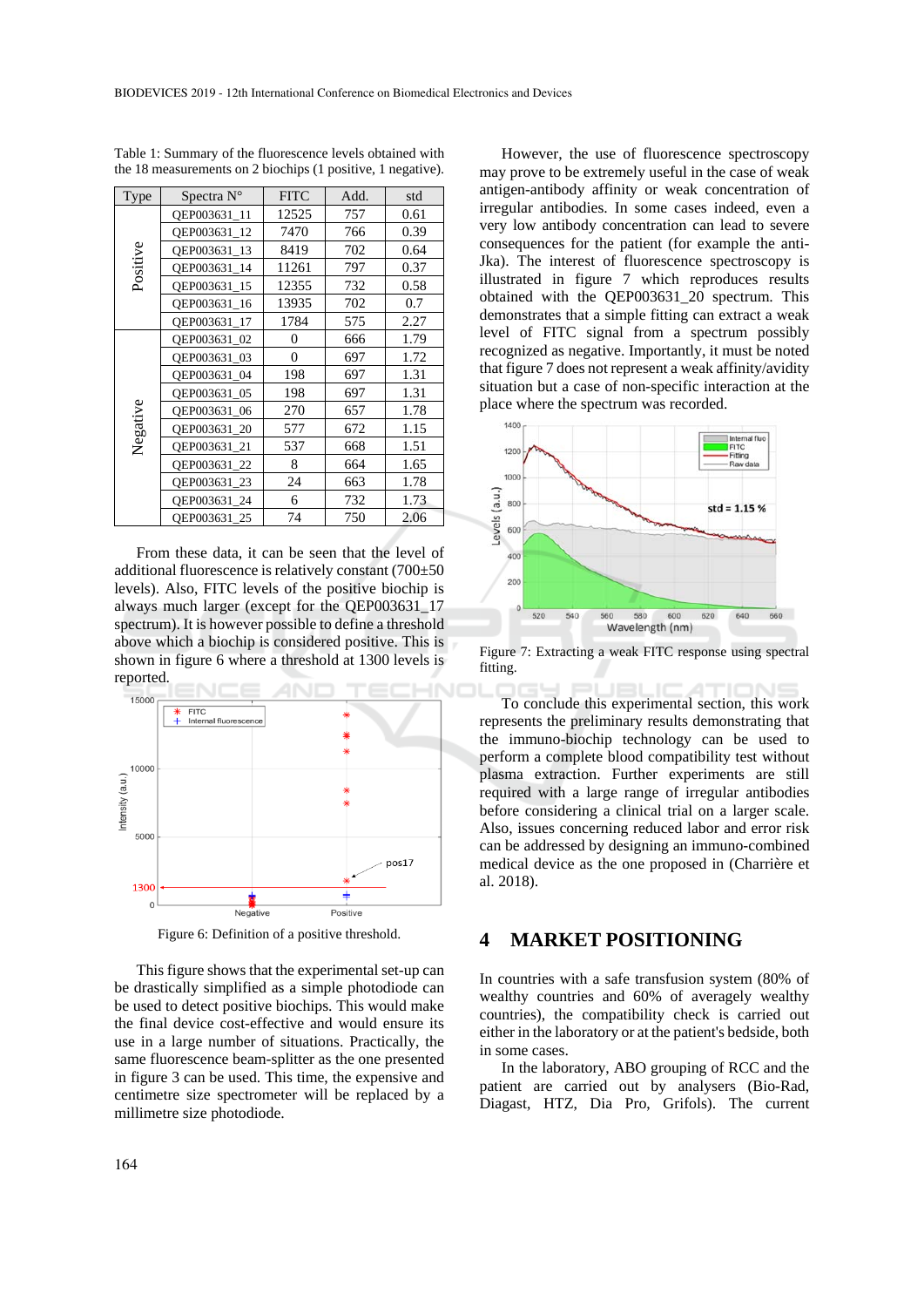techniques for carrying out a crossmatch or an irregular antibody screening are either manual, with blood reagents and samples being mixed in tubes or being placed on gel columns before centrifuging (e.g. Across Gel® Cross Match, from Dia Pro or ID-Card 50531 from Bio-Rad), or automated (e.g. the Qwalys analysers from Diagast). The analysers require additional time-consuming manual operations, (blood centrifugation for example) which may increase the risk of errors. Furthermore, they are oversized for technical platforms or small size laboratories.

To mitigate these risks, some countries, including France, have formalised a final ABO compatibility check at the patient's bedside (ABO compatibility charts from Bio-Rad, Diagast). This check requires qualified and regularly trained staff, is limited to ABO compatibility and cannot prevent certain human errors in terms of allocation, realization or interpretation.

During the work presented here, a market research carried out by a specialist firm and companies with a potential interest, found that the biochip technology is of major interest. There is nothing similar in this enormous market. This market research also showed that the final control of just ABO compatibility on a biochip would not currently be sufficient to penetrate the world market because of practices in place in most countries. The companies we approached strongly advised increasing the added value of this biochip by broadening its application to carry out crossmatch, what we did. Given this international perspective, the two initial patents we published (Pazart et al. 2001-1, 2011-2) were also broadened and recorded in Europe, North America and in "BRIC" countries.

## **5 CONCLUSION**

We have presented the proof of concept of a biochip potentially able to perform a blood-to-blood immunological compatibility test in a simple fluidic environment. It relies on a single biochip onto which red cells to be transfused are trapped. Subsequently, patient's whole blood is applied onto the biochip and possibly present incompatible antibodies react with the RCC. Eventually, fluorescent anti-IgGs antibodies are used in order to allow rapid optical detection.

Fluorescence spectroscopy experiments showed that irregular antibodies can easily be detected. Here, we used solutions of irregular antibodies. The next steps will consist in multiplying the types of irregular antibodies and to perform experiments with whole blood obtained from donors. Potentially, a simple

photodiode based detection can be used. This would allow using a compact device which can be used either by trained or non trained medical staff. However, the use of fluorescence spectroscopy in a more complex set-up can probably lead to the detection of weak but potentially dangerous incompatibilities.

## **ACKNOWLEDGMENTS**

This work is funded by the Etablissement Français du Sang Bourgogne Franche-Comté, contract "X-ult", April 2015.

## **REFERENCES**

- ANSM. Rapport d'activité hémovigilance 2016. (2017) http://ansm.sante.fr/Mediatheque/Publications/Bilans-Rapports-d-activite-Bilans-et-rapports-dactivite#folder\_26762.
- Charrière, K., et al., 2015, Biochip technology applied to an automated ABO compatibility test at the patient bedside, Sensors and Actuators B, Vol 208, pp. 67-74.
- Charrière, K., et al., 2018, A biochip based medical device for point-of-care ABO compatibility: towards a smart transfusion line, In: Peixoto N., Silveira M., Ali H., Maciel C., van den Broek E. (eds) Biomedical Engineering Systems and Technologies. BIOSTEC 2017. Communications in Computer and Information Science, Vol 881, pp. 94-105, Springer, Cham.
- Cid, J. et al. Comparison of three microtube column agglutination systems for antibody screening: DG Gel, DiaMed-ID and Ortho BioVue, Transfus. Med. Oxf. Engl. 16, 131–136 (2006).
- EFS. Rapport d'activité 2013. (2014). http://www.dondusang.net/rewrite/article/6180/efs/pub lications/feuilletez-en-ligne-le-rapport-d-activite-2013 de-l-efs.htm?idRubrique=790.
- Ferraz, A., et al., 2010, Automatic Determination of Human Blood Types using Image Processing Techniques. BIODEVICES 2010 - 3rd International Conference on Biomedical Electronics and Devices, Proceedings pp. 69-74.
- Houngkamhang, N. et al., 2013, ABO Blood-Typing Using an Antibody Array Technique Based on Surface Plasmon Resonance Imaging, Sensors Vol. 13, pp. 11913–11922.
- Krupin, O., et al., 2014, Selective capture of human red blood cells based on blood group using long-range surface plasmon waveguides, Biosens. Bioelectron. Vol. 53, pp. 117–122.
- Langston, M. et al., 1999, Evaluation of the gel system for ABO grouping and D typing, Transfusion (Paris) Vol. 39, pp. 300–305.